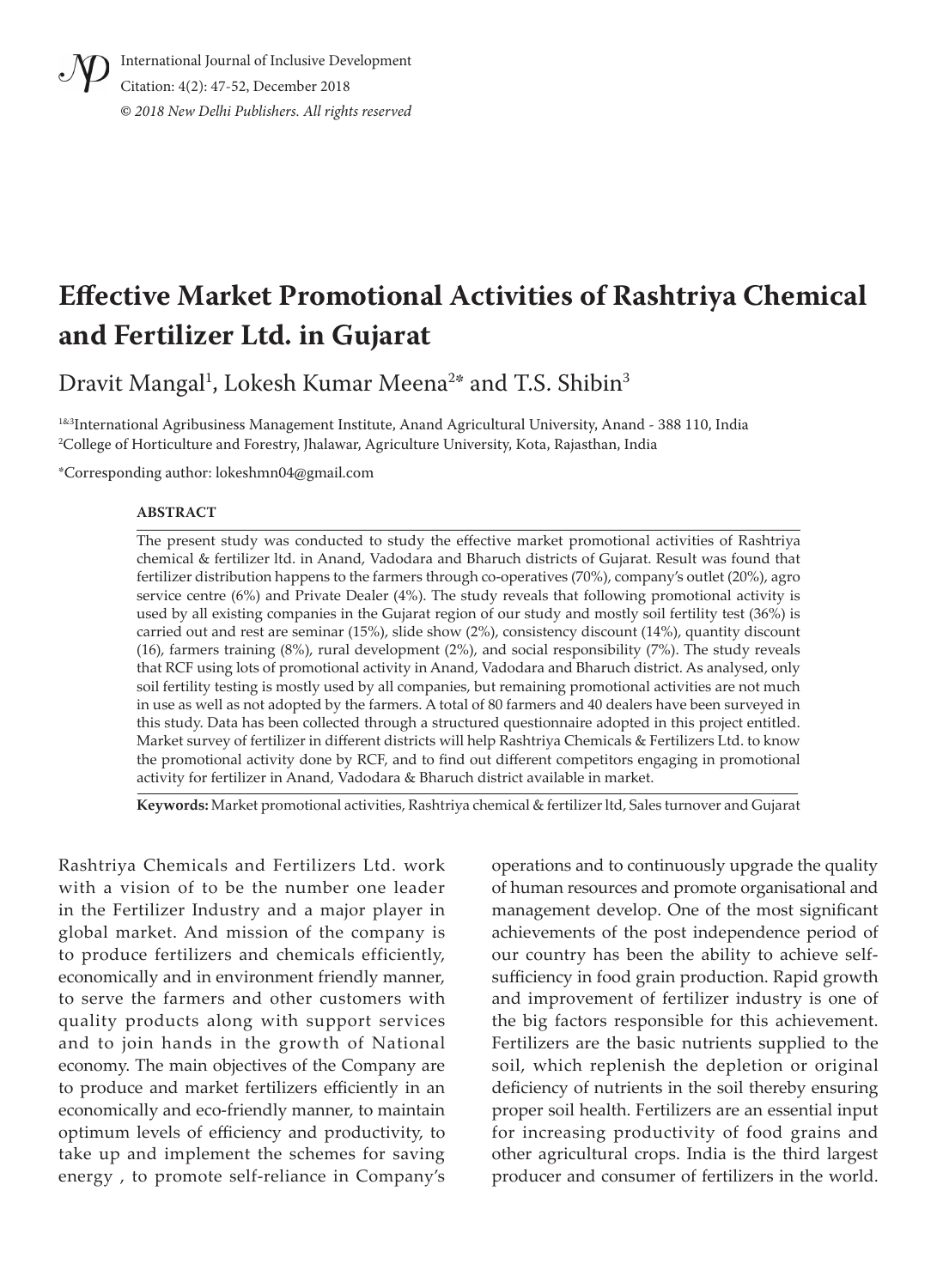## $\mathcal{N}$  Mangal et al.

Fertilizer demand has historically been influenced by changing and often interrelated factors such population and economic growth, agricultural production, prices and government policies.

At present bio-fertilizers are procured by the State Agriculture Departments and distributed to the farmers at concessional rates. Maximum area, almost 90% has been covered in the states like Maharashtra, Gujarat, parts of Karnataka and Tamil Nadu, i.e. there is very high degree of awareness and also continued supports by the State governments which are mainly responsible for the adoption of this technology. Total Indian fertilizer market is 264.48 lacs MT 21.

### **MATERIALS AND METHODS**

It was based on descriptive study. Eighty farmers from Anand, Vadodara and Bharuch Districts and forty dealers from Anand, Vadodara and Bharuch districts were selected for the study. Primary data was collected through personal interview and structured schedule with Farmers, Dealers and company persons. Secondary data was collected from Department of Agriculture, Internet, Books and Magazines, Allied research papers and Annual Reports. Tabulated analysis and graphical presentations have been used to meet the objectives of the research.

### **RESULTS AND DISCUSSION**

To meet the objectives of project entitled "To study the effective market promotional activity of RCF in Anand, Vadodara & Bharuch district of Gujarat." study was carried out as per the methodology explained in methodology. The feedback received from the respondents (farmers and dealers) were observed and analyzed. Various information was collected from the farmers, dealers and co-operative societies.



**Fig. 1:** Number of respondents

This figure shows that various type of fertilizer used in the market and various number of respondents for the particular fertilizer, in which Urea and DAP is mostly used.

**Promotional activities for farmers in Anand, Vadodara and Bharuch district:** The Effective Market of Promotional Activities of RCF, in Anand, Vadodara & Bharuch District of Gujarat State was recorded. It was found various promotional activities such as, Seminar is taken about 15%, Slide Show is just about 2%, Soil fertility testing is done about 36%, Consistency discount is given about 14%, Quantity discount is given about 16%, Farmers training is given about 8%, Rural development is done about 2%, and Social responsibility is about 7%. This is various promotional activities done in this entire three district of Gujarat region. Mostly the Farmer is well known about Soil testing as per the other promotional activities.



**Fig. 2:** Promotional activities For farmers in Anand, Vadodara & Bharuch district

**Choice of fertilizer taken-** The 70% of farmers purchase the fertilizer from Co-operative Society, only 6% of farmer purchase the fertilizer from Agro service centre, 20% of farmer purchase from the company's own outlet & just 4% of the farmer purchase from private dealers. Mostly the farmer preferred the Co-operative society to purchase the fertilizer because the fertilizer purchase in cooperative society is available in cheaper rate to the farmer.



**Fig. 3:** Choice of fertilizer taken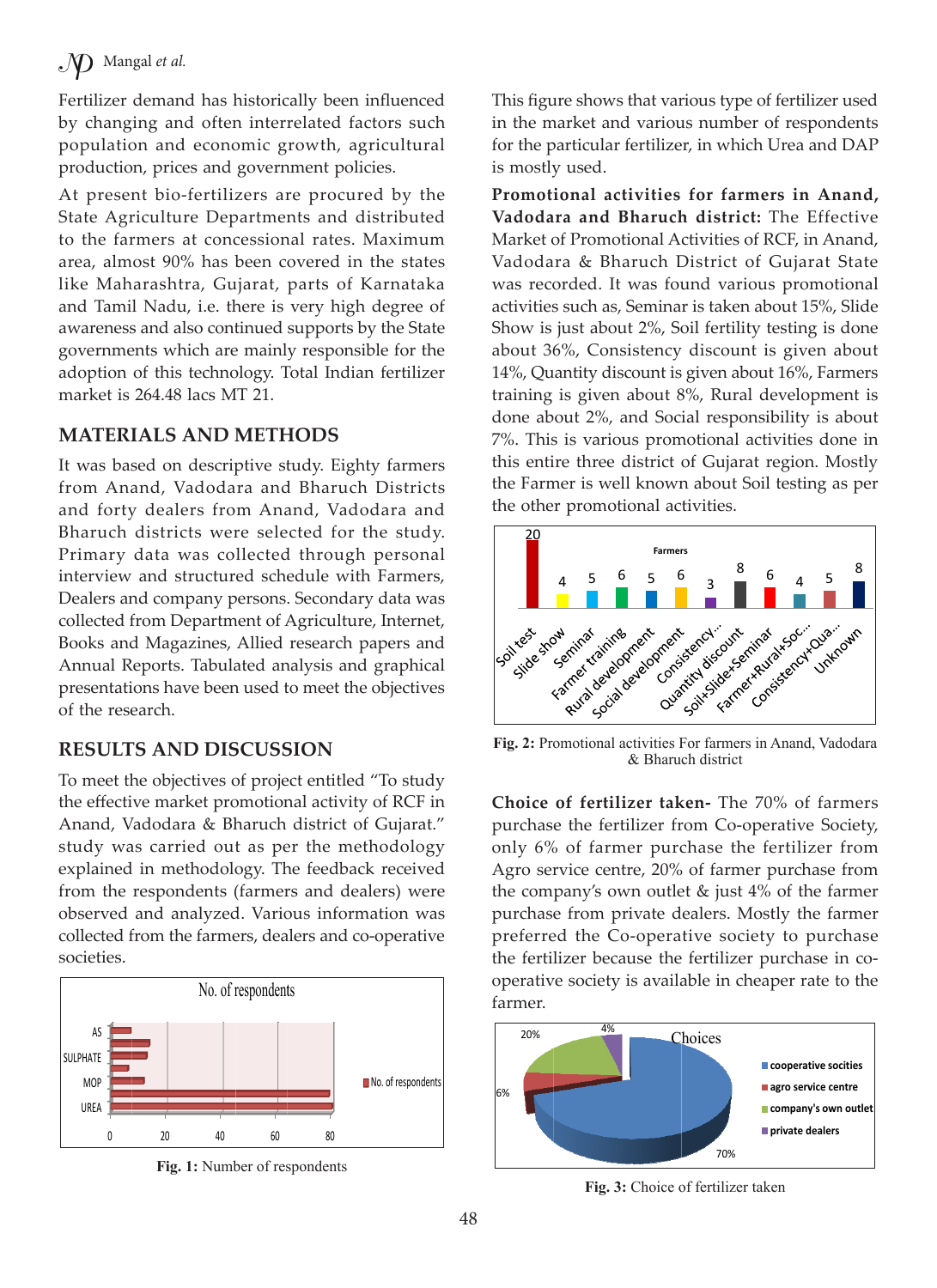As per fig. Shows RCF doing different promotional activities in these three district of Gujarat. Where 36% highest and 2% is lowest value both for soil testing, slide show & rural development respectively. These promotional activities not also promoting RCF but also increasing the sale of RCF in Gujarat state

As per our survey different data is in graphical representation are presented below district wise Anand, Vadodara & Bharuch respectively.



**Anand Farmers and there Information**

**Reason of Preference of fertilizer:** As per the Price 8 farmers purchases the fertilizer, as per Quality 14 farmer purchase the fertilizer, according to availability 7 farmer purchase the fertilizer, according to name of company 2 farmers purchase the fertilizer. So most of the farmer prefers to purchase the fertilizer on the basis of the quality.



**Fig. 5:** Reason of Preference of fertilizer

**Influence towards the Company:** Mostly preference of the farmer toward purchase the fertilizer is according to past experience. Then next to that the farmer is concerned by govt. Officials & then by the preference of the progressive farmer.



**Fig. 6:** Influence towards the Company

**Crop taken in the field:** The crop taken in Anand District of Gujarat State is mostly the tobacco. Next to tobacco the crop taken are Vegetables, Bajara & Rice. Next to this Banana is taken and then Groundnut and Castor is been taken in this District.



**Fig. 7:** Crop taken in the field

**Fertilizer used:** In Anand District most consumption of fertilizer is of IFFCO & GNFC because of good service and result of the fertilizer next to that are KRIBHKO & GSFC and then other fertilizer are used such as Nagarjuna, RCF, and Sardar etc.



**Fig. 8:** Fertilizer used

**Availability of Fertilizer:**Near about 55% of the farmer get the fertilizer easily and remaining 45% of the farmers do not get the fertilizer easily.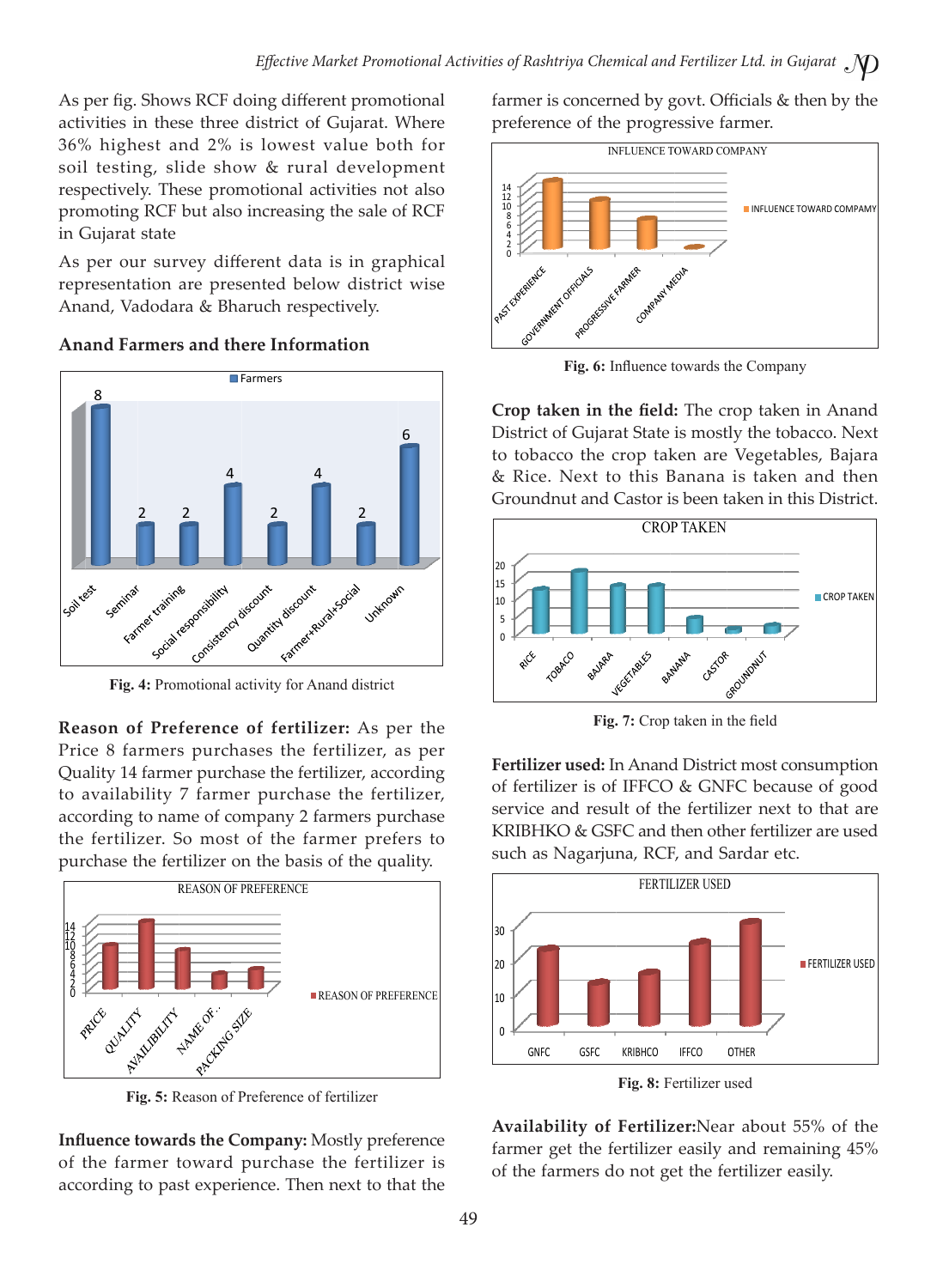

**Fig. 9:** Availability of Fertilizer

#### **Anand Dealer and Retailer Information**

**Other commodity-** In other commodity mostly the retailer & dealer sell seeds in large amount. Then after seeds the Agri Equipment are soled then after that pesticide cement & steel are soled in equal amount of Anand district of Gujarat state.



Fig. 10: Other commodity

**Way of communication with company:** In Anand district most all the dealer and retailer communicate with company with telephone. Next to telephone the retailer and dealer communicate with the company by post. The retailer and dealer do not use any other system to communicate with the company such as e-mail or any other system.

In Anand district mostly all the dealer and retailer handle the material manually. Also some retailer and dealer use computer system for the material handling.



**Fig. 11:** Way of communication with company

**Sales Turnover (Lakhs/Year):** In Anand district the sales turnover of dealer and retailer is mostly between 25-50 lakhs. Next to that the sales turnover of retailer ad dealer is between 50-75 lakhs. Less than 25 lakhs are few dealer and retailer, there is no one dealer and retailer's sales turn over more then 75 lakhs.



**Fig. 12:** Sales turnover (lakhs/year)

**Feedback:** In feedback of retailer and dealer of Anand district mostly there is shortage of fertilizer. Delivery of material is also late and promotional activity is very less. After analysing all the graphical representation we conclude that promotional activity is less in Anand region due to only co-operative stores. Where traditional pattern is following only, both farmers and dealer are unaware about the promotional activities of the company. As feedback shows that they have some problem with the company as we mention in the graphical representation.



**Fig. 13:** Feedback

**Vadodara Farmers and their Information:** In Vadodara district of Gujarat state about 70% of farmer purchase the fertilizer from co-operative society. Then 20% of the farmer prochure the fertilizer from company's own outlet. Only 6% of the farmer purchases the fertilizer from Agro service centre & 4% of the farmer purchases the fertilizer from private dealer.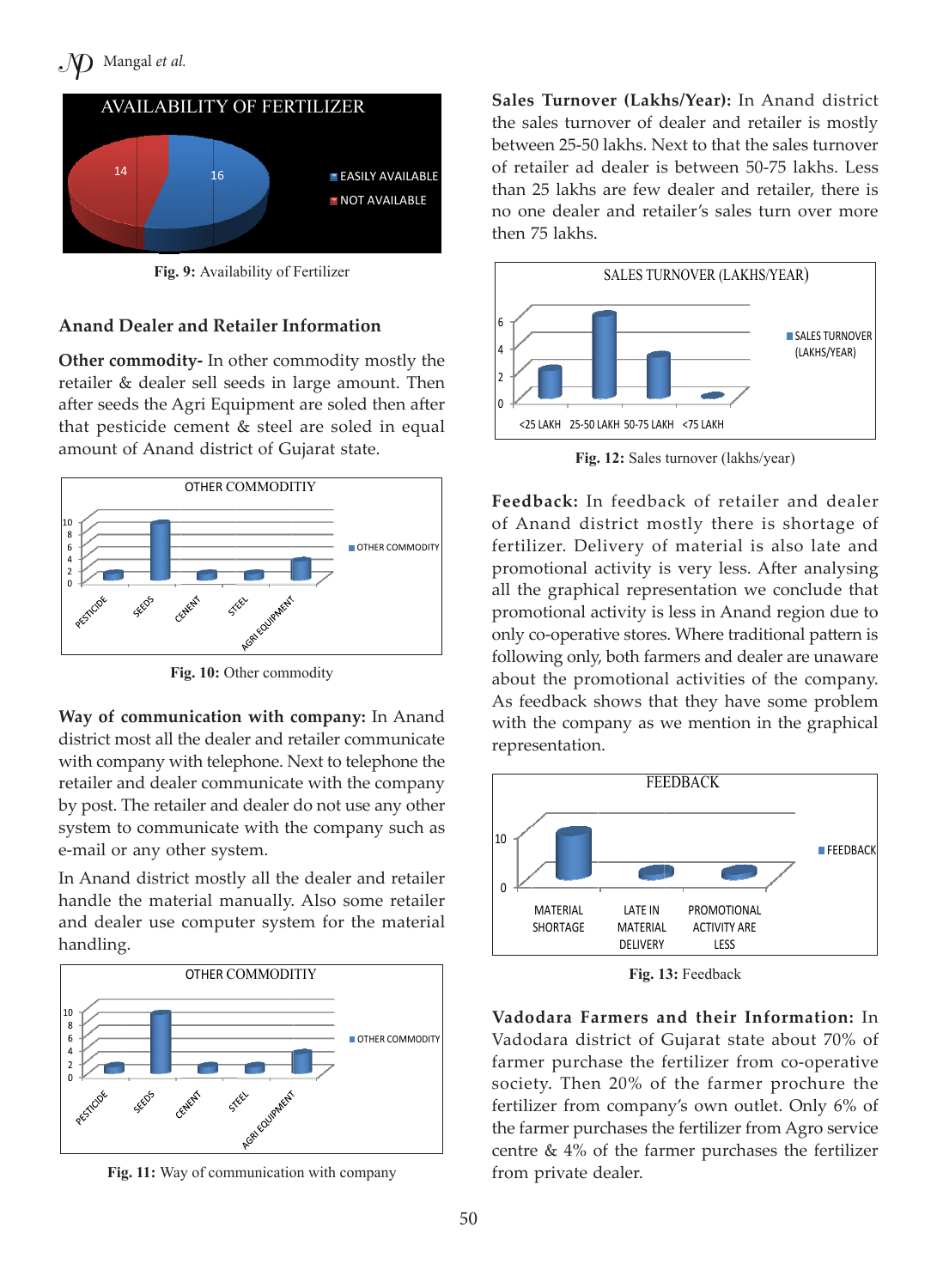

**Fig. 14:** Choice of point from where farmer buy fertilizers

**Fertilizers used by the farmers-**In Vadodara district mostly the farmer purchase the fertilizer of IFFCO & GNFC. Also other fertilizers are used in large amount such as RCF, Nagarjuna, GSFC, and KRIBHCO etc.



**Fig. 15:** Promotional activity for farmers in vadodara

**Crop Taken:** In Vadodara district the large amount of farmer take wheat crop. Next to that cotton & Bajara is taken. Rice and vegetable is taken in equal amount, castor and maize is taken in small quantity.

**Reason for preferences of farmers:** In Vadodara district the large amount of farmer purchase the fertilizer on the basis of quality. Next to that the farmer purchase the fertilizer on the basis of availability and then some of the farmers purchase the fertilizer on the basis of price. No farmer purchases the fertilizer on the basis of name of company or any other.

**Influence towards the Company:** In Vadodara district large amount of farmer purchase the fertilizer on the basis of past experience. Next to that the farmer purchase the fertilizer on the basis of guidance of progressive farmer and few farmer purchase the fertilizer by the preference of Government officials. The availability of fertilizer to farmer is about 65% & there is 45% of the farmer who do not get the fertilizer in a time. So, there is

large amount of shortage of fertilizer in Vadodara district.

**Others commodity:** In Vadodara district the dealer and retailer sell mostly the seeds in large amount. Pesticide is also selling next to the seeds & then Agro equipment cement and steel are soled by the retailer & dealer in Vadodara district.

**Way of communication with company:** In Vadodara district mostly all the retailer and dealer communicate with the company with telephone. Also some retailer and dealer communicate with the company by the post. And there is no other source used to communicate like e-mail or other source.

**Effective measures for material handling:** In Vadodara district the retailer and dealer most handle the material manually. Some retailer and dealer also use card system and few of them use the computer system for the material handling.

**Feedback:** In Vadodara district mainly there is problem of material shortage, also the delivery report of material is also late and there is less promotional activities. After visiting Vadodara district we found that due to availability of GSFC plant there farmer, dealer and retailer are more aware about the benefits provided to them by the company, like GSFC convey them regularly on the need of farmers. GSFC is very much dominant in this district.

**Bharuch Farmers and their Information:** In Bharuch district the large amount of farmer cultivate wheat, next to wheat there is cultivation of cotton. Sugarcane and banana is equally cultivated and maize, sorghum and pigeon pea is cultivated in fewer amounts.

**Promotional Activity in Bharuch District For Farmers:** In Bharuch district the fertilizer used by the farmer in large amount is GNFC & IFFCO. Next to this there is selling of GSFC & KRIBHCO in this district. Other fertilizer is also purchase by the farmer such as RCF, Nagarjuna etc.

**Influence Towards Company:** The farmer purchases the fertilizer on the basis of past experience, next to that the farmers purchase the fertilizer on the guidance of government officials. Some farmers are influence by the suggestion of the progressive farmer.

**Reason for preference:** Most of the farmer purchases the fertilizer on the basis of Quality. Next to Quality